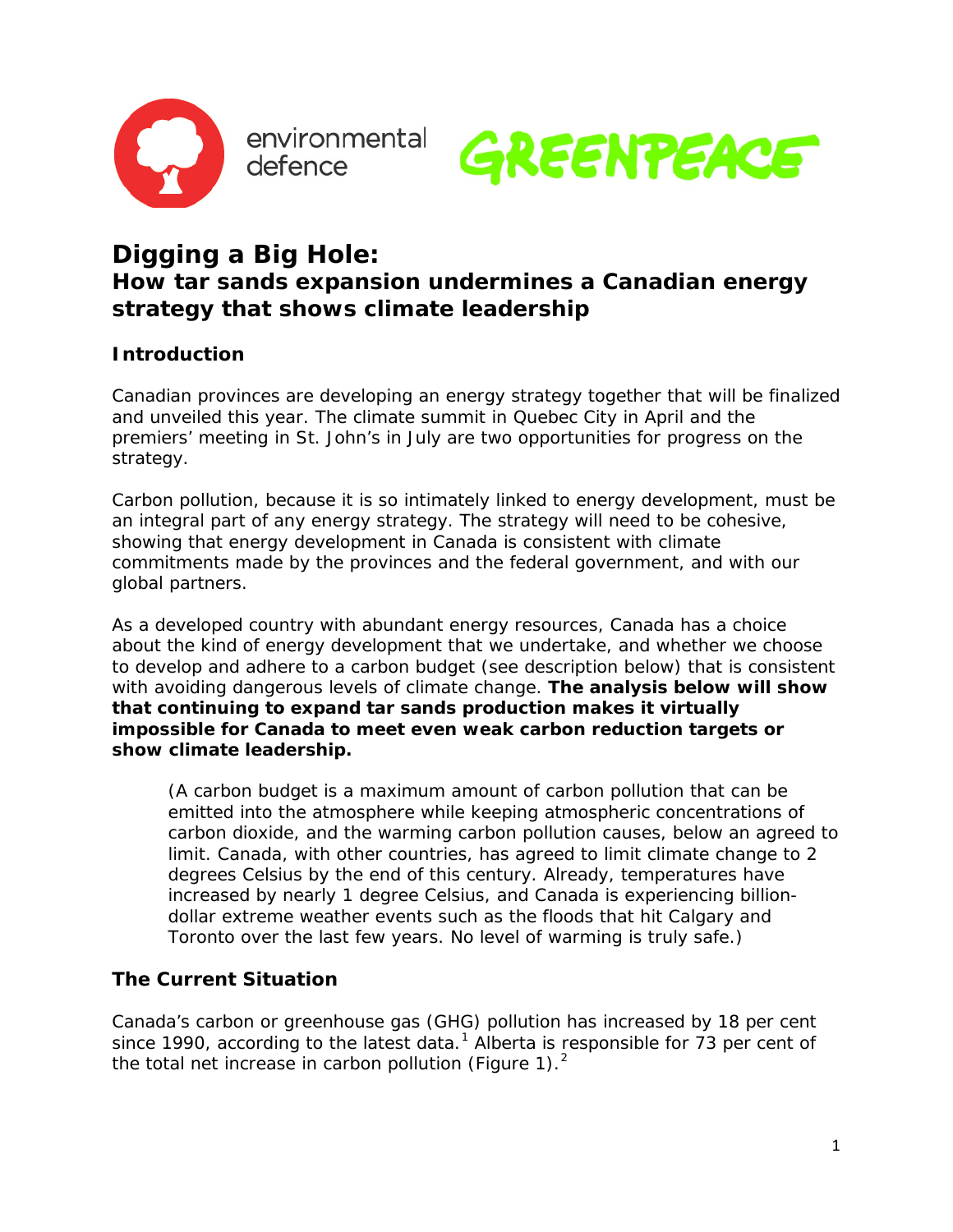

The fact that Canada has made little progress on climate change is directly related to tar sands production. The oil and gas sector was responsible for 67 per cent of Canada's increased pollution since 1990, and every other oil and gas sub-sector (natural gas production, conventional oil production, refining, oil and gas transmission, natural gas distribution) has had steady or declining emissions since 2000 – leaving the tar sands largely responsible for the increase. $3$ 

Alberta's carbon pollution is the highest of any province and now exceeds that of Ontario and Quebec combined (Figure 2).<sup>[4](#page-5-3)</sup>



Alberta is also a high carbon polluter on a per capita basis and in terms of the size of its economy (Figure 3).<sup>[5](#page-5-4)</sup> Saskatchewan's emissions, though much lower in absolute terms, are actually higher in both these categories. The greatest source of carbon pollution in Saskatchewan, and the biggest reason for the increase in emissions, is also the oil and gas sector.<sup>[6](#page-5-5)</sup> New Brunswick's and Nova Scotia's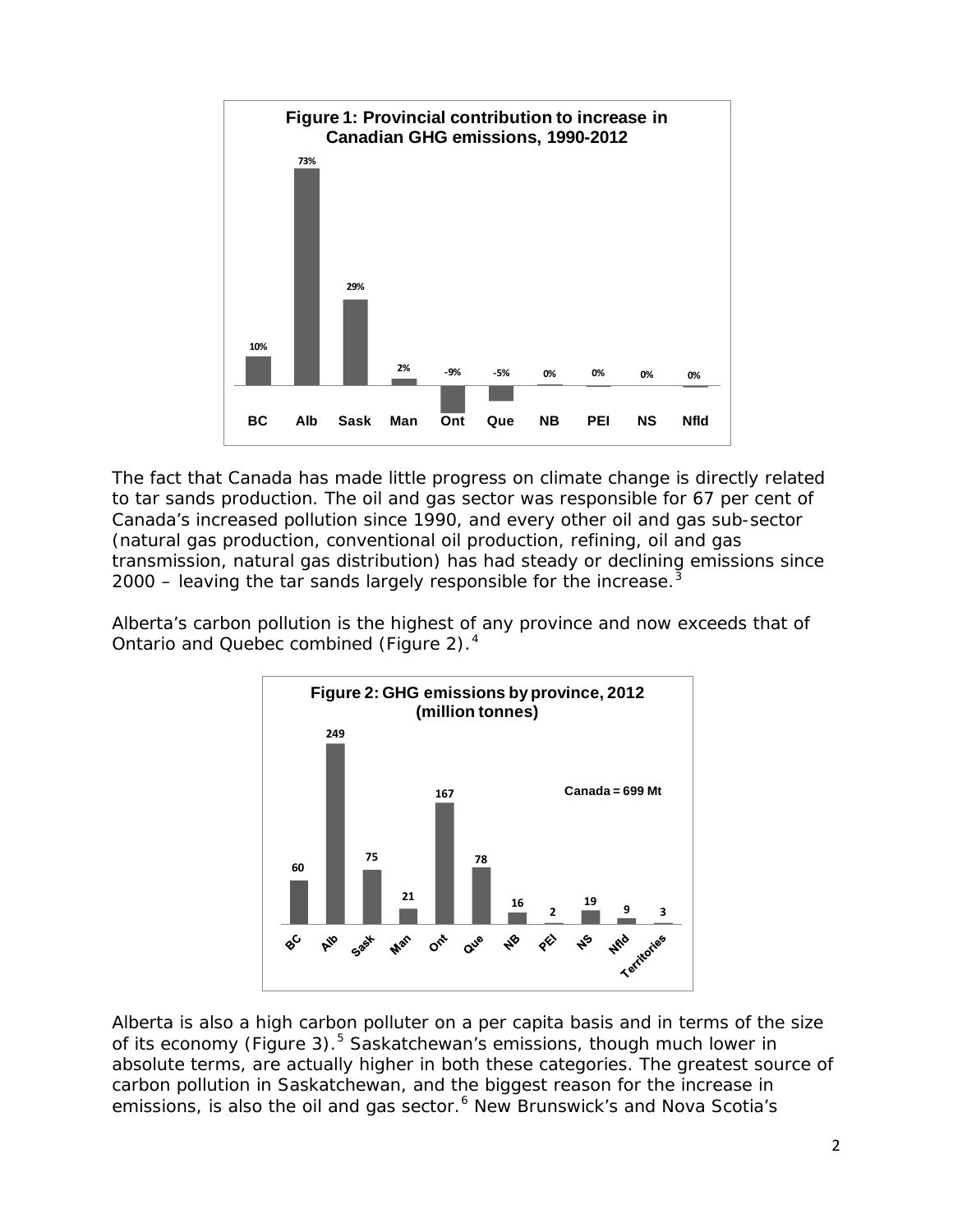polluting power plants contribute to above-average emissions compared to the size of their populations or economies. A Canadian energy and climate strategy needs to address all major sources of carbon pollution, especially those that are highest and growing fastest, and the issue of fairness between the provinces.



## **Looking Forward**

Expanded tar sands production has not just prevented Canada from moving forward on climate change in the past. If left unchecked, it will block future progress too. Environment Canada's projections for carbon pollution show that just the *increase*  in pollution from the tar sands over this decade will equal the *total* pollution from all the Maritime Provinces combined. [7](#page-5-6) **This data shows that the greatest action that Canada could take to address climate change is stopping tar sands expansion.**

If this is not done, if tar sands production is allowed to expand as forecast by the industry and the Canadian government, then in 2020 pollution levels in Alberta with 11 per cent of Canada's population—will be approaching pollution levels in the three biggest provinces combined: Ontario, Quebec, and British Columbia—which together have 75 per cent of the population.<sup>[8](#page-5-7)</sup> (It's important to note that the projected increase in emissions is just from **tar sands production**. Not from the use of the oil.)

It is difficult or impossible to believe that the Canadian government could meet its carbon reduction target (17 per cent below 2005 levels by 2020) while giving tar sands companies as much of the carbon budget as the government wants. The scale of carbon reductions needed in other provinces and other sectors to make up for that increase is formidable. For example, 30 per cent reductions would be needed in the rest of Canada by 2020 to allow the atmospheric space for the continued growth from Alberta's tar sands (Figure 4). [9](#page-5-8) **Essentially, one province with 11 per cent of the population, driven by an industry representing just 2 per cent of Canada's GDP, would have levels of carbon pollution that are**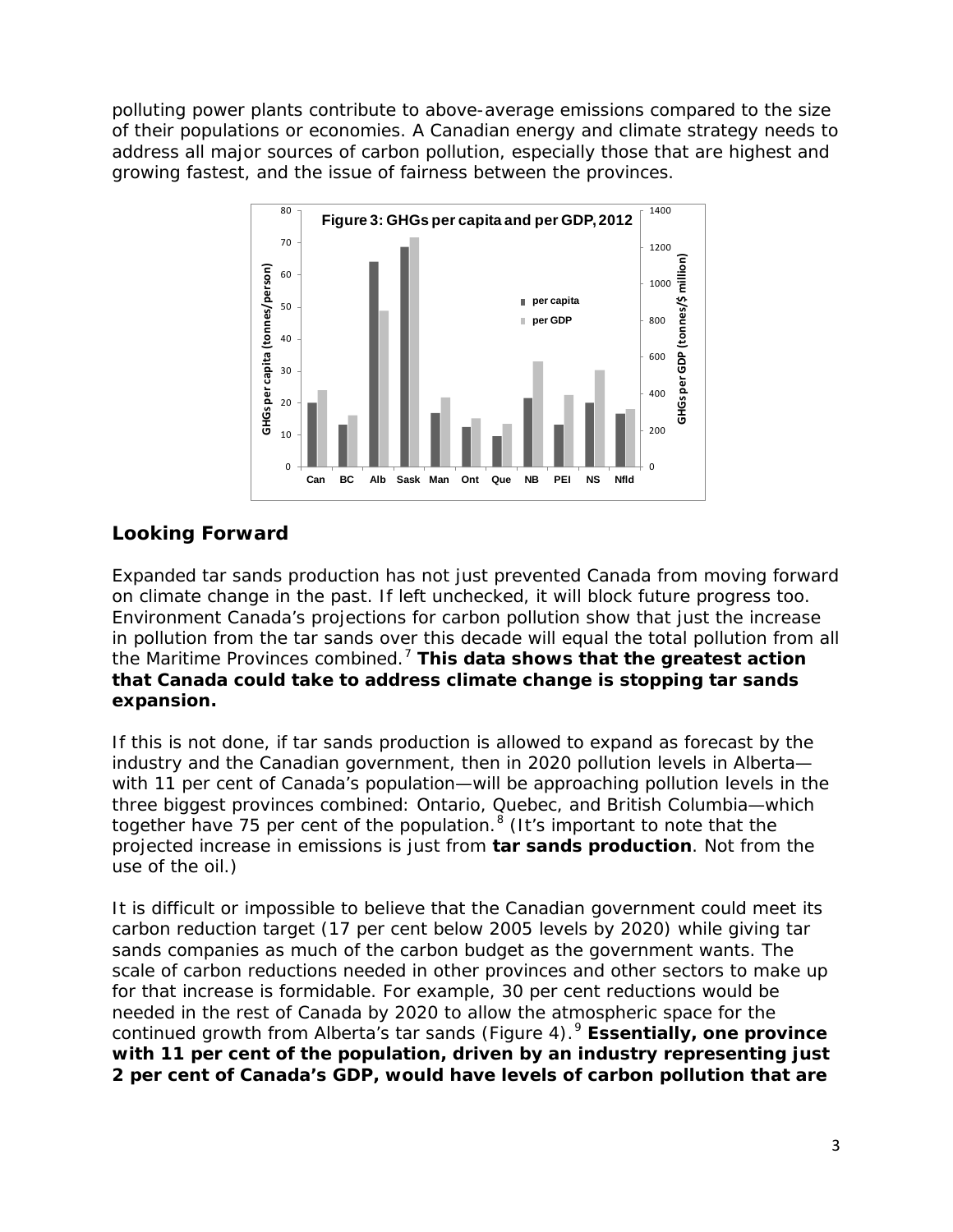**93 per cent of emissions in the rest of the country.** That's not a scenario that reflects any notion of fairness.



# **Staying on Budget**

Keeping Canada's total emissions within a carbon budget that is consistent with our commitments while allowing tar sands production to grow as projected would require extraordinary efforts by the rest of the Canadian economy. We have provided a few examples to illustrate this difficulty (Figure 5).<sup>[10](#page-5-9)</sup>

The tar sands could expand and Canada could still meet its carbon reduction target if, by 2020:

- Every Canadian vehicle is electrified and runs on renewable energy, or
- Every building and every farm in Canada has zero emissions, or
- British Columbia, the Atlantic Provinces, and the territories are all carbonfree.

As laudable as all these goals are, they are big projects that require significant transition time, so it's unrealistic to imagine any of them will be achieved in the next five years.

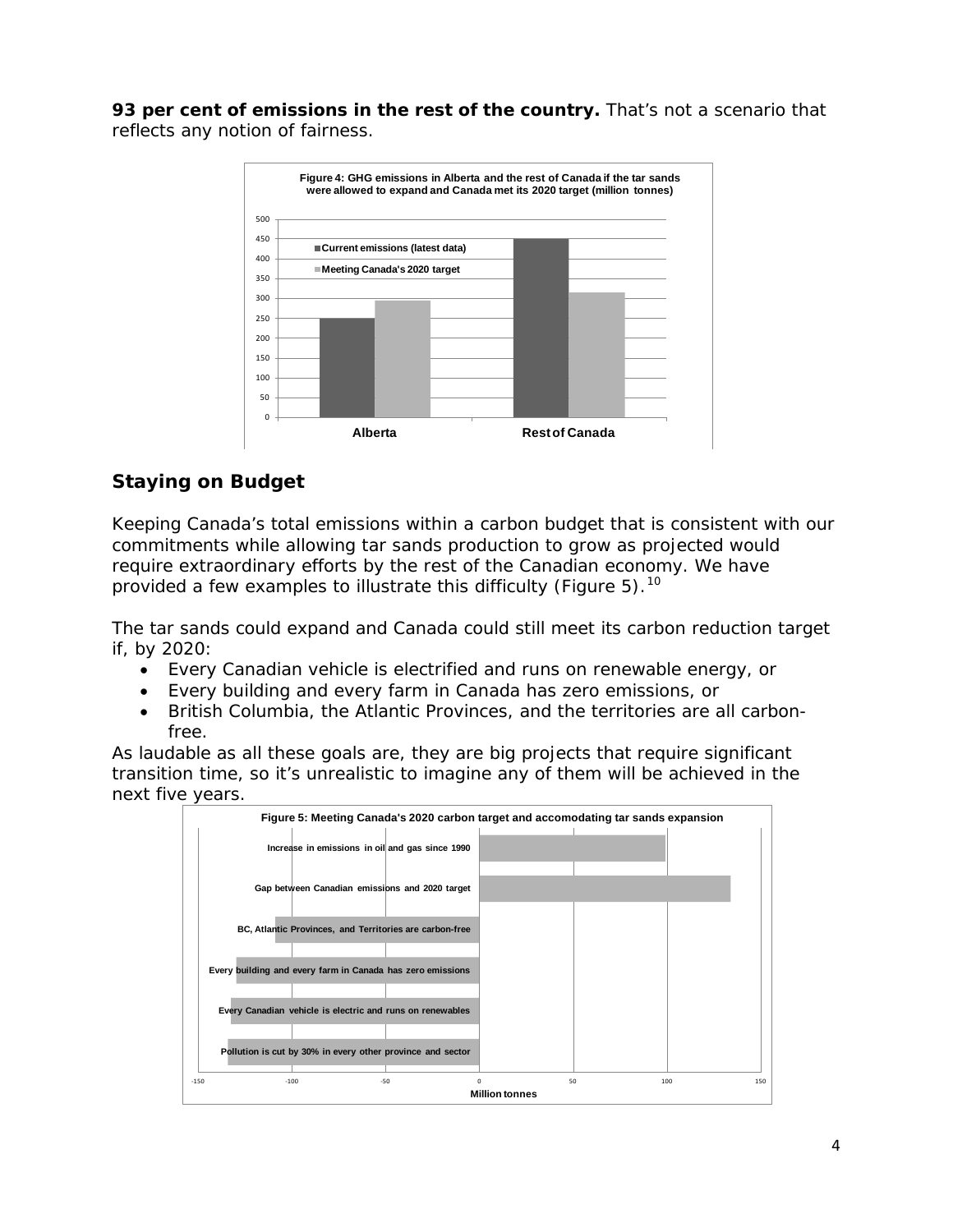The above figures and analysis illustrate some critical points. **If the energy strategy actually takes climate change seriously, the single most important thing the strategy should do is plan for the curtailment of tar sands production.** An energy strategy that allows for the continued growth in the tar sands would require heroic efforts from the rest of Canada. Indeed, a strategy that allows for the unrestrained growth of the tar sands would be patently unfair to the rest of Canada, which begs the question, why would any province aside from Alberta sign on to such a strategy?

This point can be taken one step further. **Embedding climate change into a Canadian energy strategy means that the primary goal of that strategy must be to transition Canada away from fossil fuel production and use.** Canada, like every other country in the world, is working with a finite and shrinking carbon budget. Developing more tar sands projects, building more pipelines, or expanding fossil fuel production creates high-carbon infrastructure that will be in place for decades, locking in high pollution levels at a time when we need to be cutting back. This transition away from tar sands production and use will take time but it has to start now and be completed by mid-century in order for Canada to do its fair share and meet our international commitments to tackle climate change.

#### **Federal role**

While the provinces are thinking about an energy strategy that integrates climate change, let's not forget that the federal government has a vital leadership role to play, one that it has steadfastly refused to accept.

The Canadian government needs to be involved in three main ways:

- **Show leadership and ensure climate action is adequate:** The Canadian government is the entity that enters into international discussions and negotiations, signs on to global agreements, and makes commitments on behalf of the country. The Canadian government therefore needs to take leadership to tackle climate change by making significant commitments to global partners and ensuring that we meet these commitments.
- **Set a level playing field:** Ensuring equity between provinces and between economic sectors means everyone playing by common rules, such as a carbon price that is roughly equal across the country. Provinces and sectors with higher levels of pollution — and therefore greater options for reducing that pollution will need to make greater efforts to rein in those emissions. In short, a Canadian strategy on energy and climate change needs to be cohesive. But it also needs to be ambitious, raising the floor above the lowest-common denominator such that progress is measured by real reductions in carbon pollution in every part of the country. This is essential if we are to meet goals that match the level of urgency required to tackle climate change.